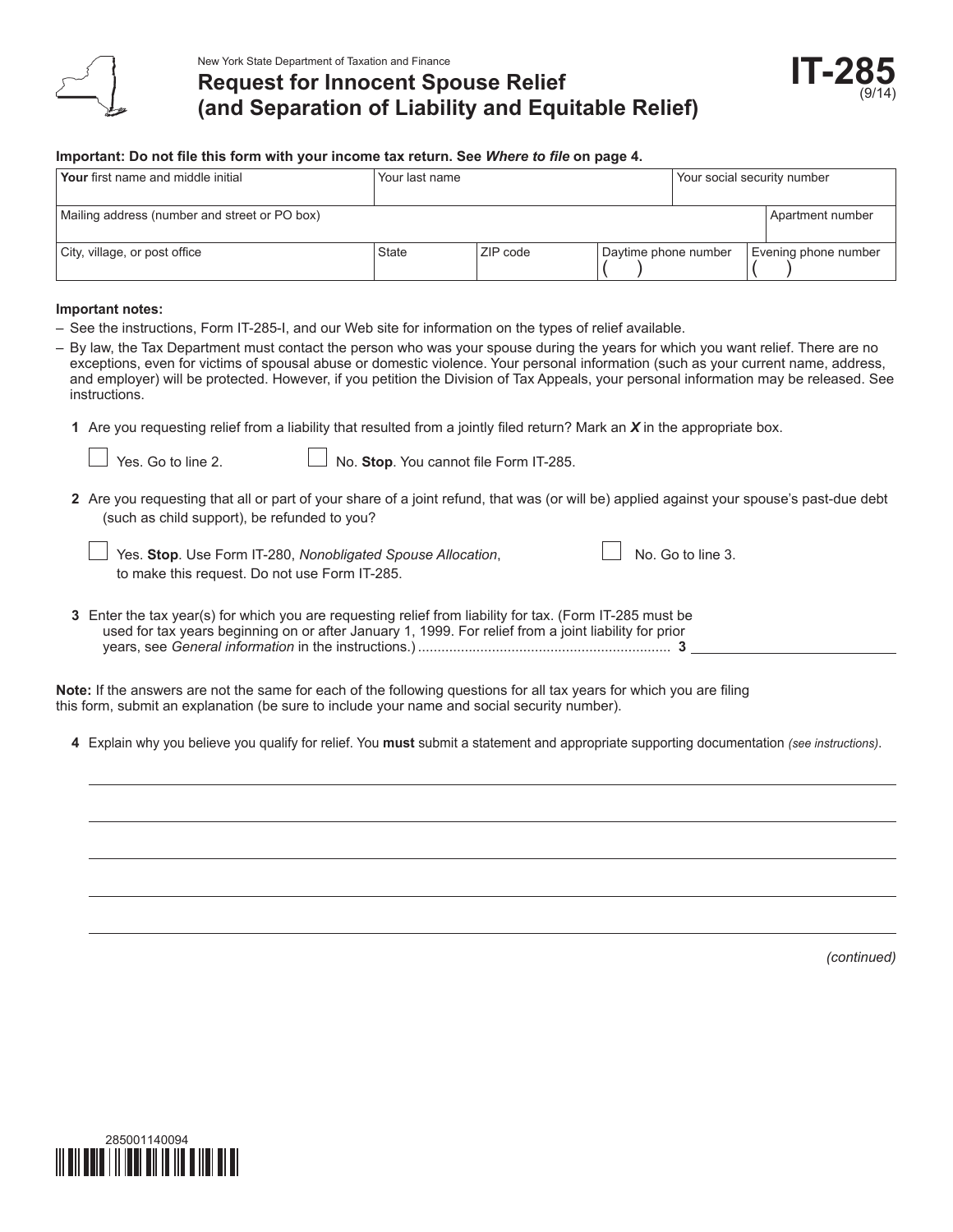#### **Page 2** of 4 **IT-285** (9/14)

## **5** Information, if known, about **your spouse (or former spouse)** to whom you were married at the end of the year(s) on line 3.

| First name and middle initial                                                                                                                                                                                                                                                                                                                                                                                                                                                                                                                                                                                       | Last name    |          | Social security number |  |                      |
|---------------------------------------------------------------------------------------------------------------------------------------------------------------------------------------------------------------------------------------------------------------------------------------------------------------------------------------------------------------------------------------------------------------------------------------------------------------------------------------------------------------------------------------------------------------------------------------------------------------------|--------------|----------|------------------------|--|----------------------|
| Mailing address (number and street or PO box; see instructions)                                                                                                                                                                                                                                                                                                                                                                                                                                                                                                                                                     |              |          |                        |  | Apartment number     |
| City, village, or post office                                                                                                                                                                                                                                                                                                                                                                                                                                                                                                                                                                                       | <b>State</b> | ZIP code | Daytime phone number   |  | Evening phone number |
| 6 What is the current marital status between you and the person on line 5?<br>Married and still living together<br>Legally separated since (mm-dd-yyyy)<br>Divorced since (mm-dd-yyyy)<br>Note: A divorce decree stating that your former spouse must pay all taxes does not necessarily mean you qualify for relief.                                                                                                                                                                                                                                                                                               |              |          |                        |  |                      |
| 7 Were you a victim of spousal abuse or domestic violence, or suffering the effects of such abuse during the tax years for which you<br>are requesting relief or when any of the returns were filed for those years?<br>Yes. See instructions.<br>No.                                                                                                                                                                                                                                                                                                                                                               |              |          |                        |  |                      |
| 8 For the years for which you want relief, how were you involved in the household finances? Mark all that apply.<br>You were not involved in handling money for the household. Explain below.<br>You knew the person on line 5 had separate accounts.<br>You had joint accounts but you had limited use of them or did not use them. Explain below.<br>You used joint accounts. You made deposits, paid bills, balanced the checkbook, or reviewed the monthly bank statements.<br>You made decisions about how money was spent. For example, you paid bills or made decisions about household purchases.<br>Other: |              |          |                        |  |                      |
| Explain anything else you want to tell us about your household finances: <b>Explain anything else</b> you want to tell us about your household finances:                                                                                                                                                                                                                                                                                                                                                                                                                                                            |              |          |                        |  |                      |

*(continued)*

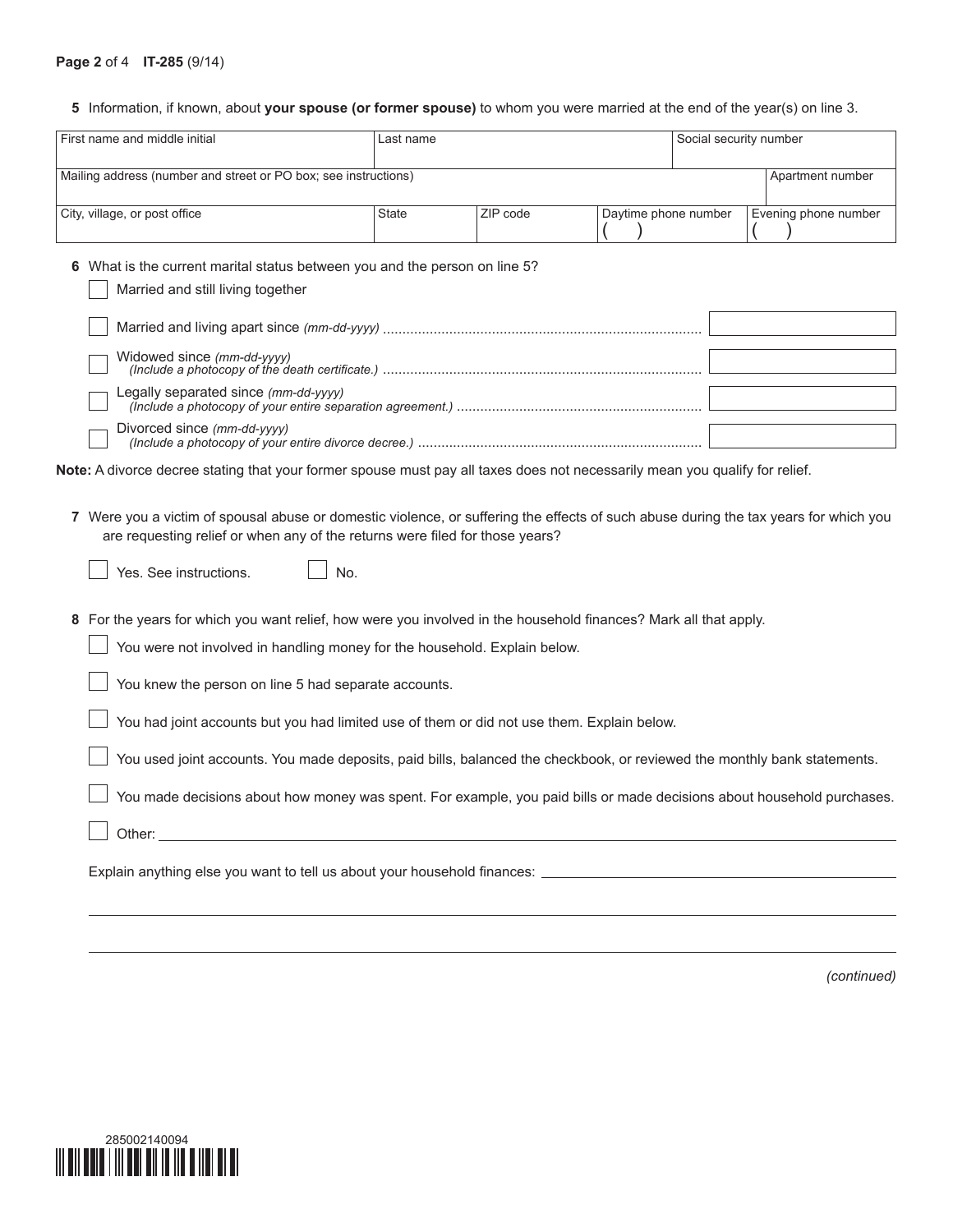| 9 How were you involved with preparing your tax return(s)? Mark all that apply and explain, if necessary.                                                                                               |
|---------------------------------------------------------------------------------------------------------------------------------------------------------------------------------------------------------|
| You were not involved in preparing the returns.                                                                                                                                                         |
| You filled out or helped fill out the returns.                                                                                                                                                          |
| You gathered receipts and canceled checks.                                                                                                                                                              |
| You gave tax documents (such as federal Forms W-2, 1099, etc.) for the preparation of the returns.                                                                                                      |
| You reviewed the returns before they were filed.                                                                                                                                                        |
| You did not review the returns before they were filed. Explain below.                                                                                                                                   |
| You did not know a joint return was filed.                                                                                                                                                              |
|                                                                                                                                                                                                         |
|                                                                                                                                                                                                         |
|                                                                                                                                                                                                         |
| 10 When the returns were filed, did you know any amounts were due to New York State?                                                                                                                    |
| Yes<br>No If Yes, explain when and how you thought the amount of tax reported on your return would be paid: _____                                                                                       |
|                                                                                                                                                                                                         |
|                                                                                                                                                                                                         |
| 11 When the returns were filed, what did you know about any incorrect or missing information? Check all that apply and explain, if<br>necessary.                                                        |
| You knew something was incorrect or missing, but you said nothing. Explain below.                                                                                                                       |
| You knew something was incorrect or missing, and asked about it. Explain below.                                                                                                                         |
| You did not know anything was incorrect or missing.                                                                                                                                                     |
| Not applicable. There was no incorrect or missing information.                                                                                                                                          |
| Explain:                                                                                                                                                                                                |
| 12a Did you file federal Form 8857, Request for Innocent Spouse Relief, with the IRS for the same tax year(s) and with the same                                                                         |
| missing or incorrect items on your return(s) for which you are filing this form?                                                                                                                        |
| Yes. Include a copy of your Form 8857 and continue with line 12b.                                                                                                                                       |
| No. Continue with the Allocation of items between spouses schedule.                                                                                                                                     |
| 12b Did you receive a final determination from the IRS granting you <i>Innocent Spouse</i> relief under IRC section 6015(b)?                                                                            |
| Note: Other types of relief can be granted by the IRS. If you are unsure which type of relief you were granted, mark the No box<br>or contact the IRS to determine the type of relief you were granted. |
| Yes. Include a copy of the final determination. Sign the form and see Where to file on page 4.<br>Do not complete the Allocation of items between spouses schedule.                                     |
| No. Complete the Allocation of items between spouses schedule.                                                                                                                                          |
|                                                                                                                                                                                                         |